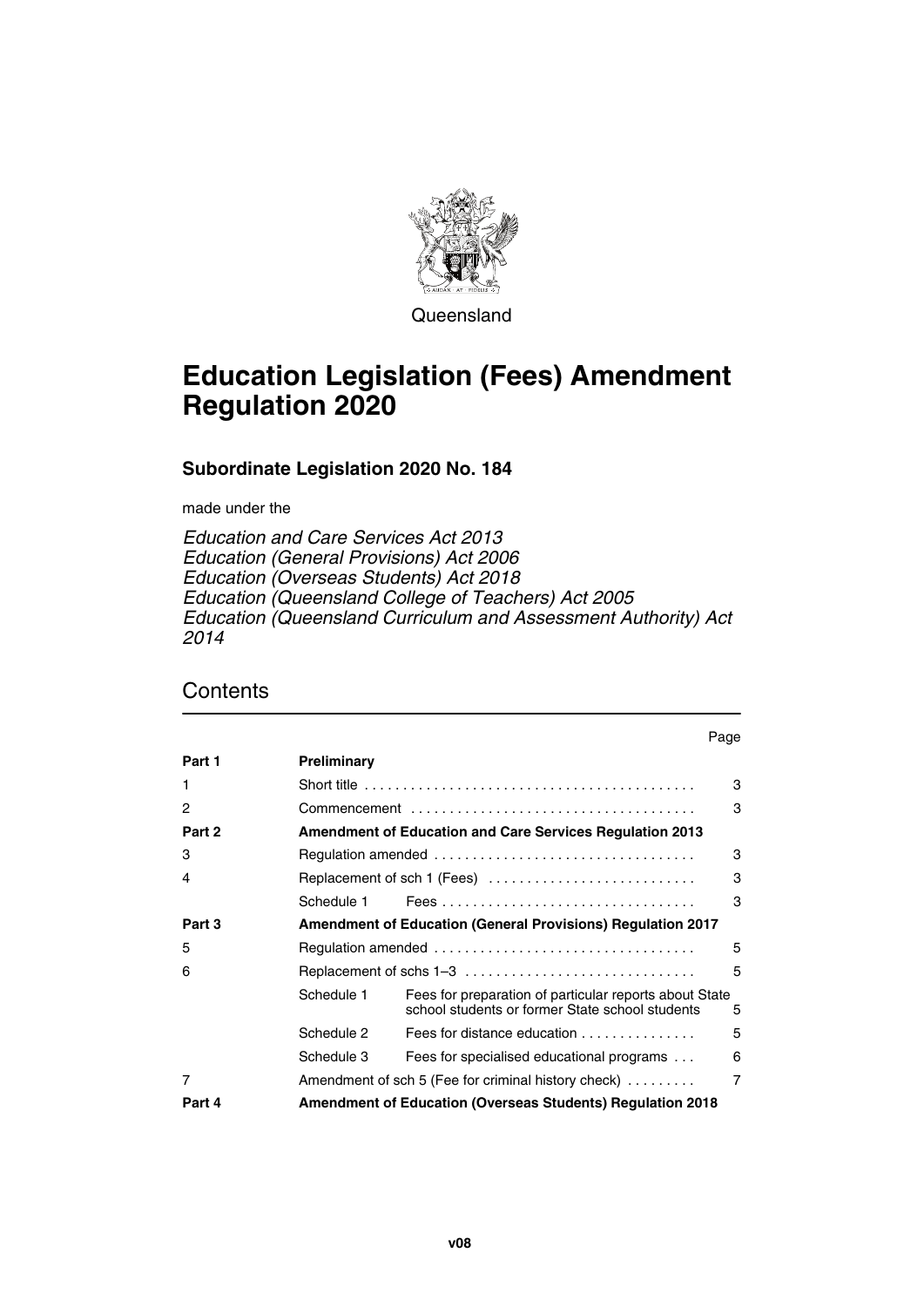### **Contents**

| 8      |                                                                                                          | 7              |
|--------|----------------------------------------------------------------------------------------------------------|----------------|
| 9      | Replacement of sch 1 (Fees)                                                                              | $\overline{7}$ |
|        |                                                                                                          | 7              |
| Part 5 | <b>Amendment of Education (Queensland College of Teachers)</b><br><b>Regulation 2016</b>                 |                |
| 10     |                                                                                                          | 8              |
| 11     | Replacement of sch 1 (Fees)                                                                              | 8              |
|        |                                                                                                          | 8              |
| Part 6 | <b>Amendment of Education (Queensland Curriculum and</b><br><b>Assessment Authority) Requiation 2014</b> |                |
| 12     |                                                                                                          | 10             |
| 13     | Replacement of sch 1 (Fees)                                                                              | 10             |
|        |                                                                                                          | 11             |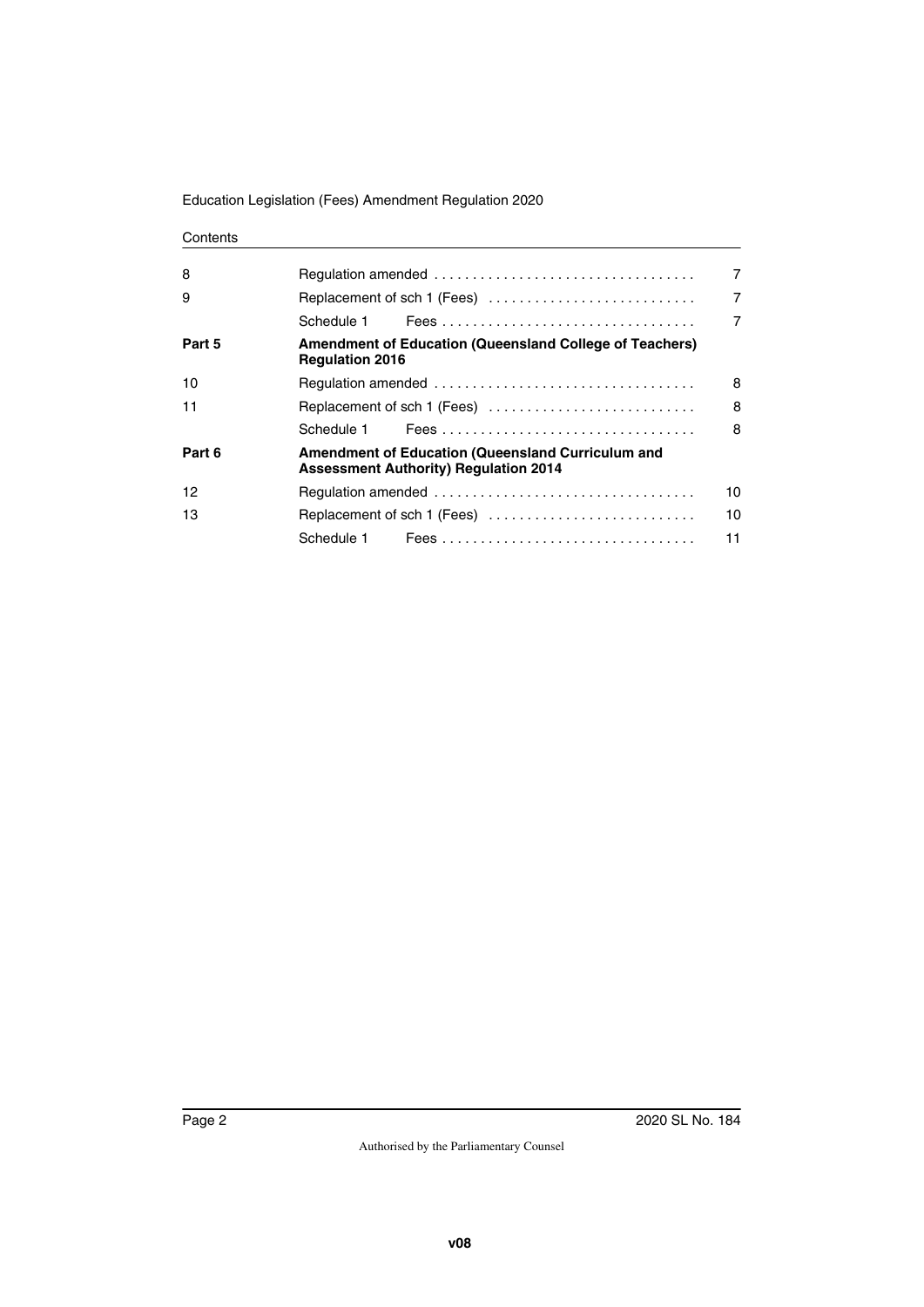[s 1]

# <span id="page-2-0"></span>**Part 1** Preliminary

## <span id="page-2-2"></span>**1 Short title**

<span id="page-2-3"></span><span id="page-2-1"></span>This regulation may be cited as the *Education Legislation (Fees) Amendment Regulation 2020*.

### <span id="page-2-4"></span>**2 Commencement**

- <span id="page-2-5"></span>(1) This regulation, other than part 5, commences on 1 January 2021.
- <span id="page-2-7"></span>(2) Part 5 commences on 1 October 2020.

# <span id="page-2-6"></span>**Part 2 Amendment of Education and Care Services Regulation 2013**

## <span id="page-2-8"></span>**3 Regulation amended**

<span id="page-2-9"></span>This part amends the *Education and Care Services Regulation 2013*.

## <span id="page-2-10"></span>**4 Replacement of sch 1 (Fees)**

<span id="page-2-11"></span>Schedule 1—

<span id="page-2-12"></span>*omit, insert—*

# <span id="page-2-13"></span>**Schedule 1 Fees**

section 71

**\$**

1 Application for Queensland provider approval (Act, s 12(2)) 110.00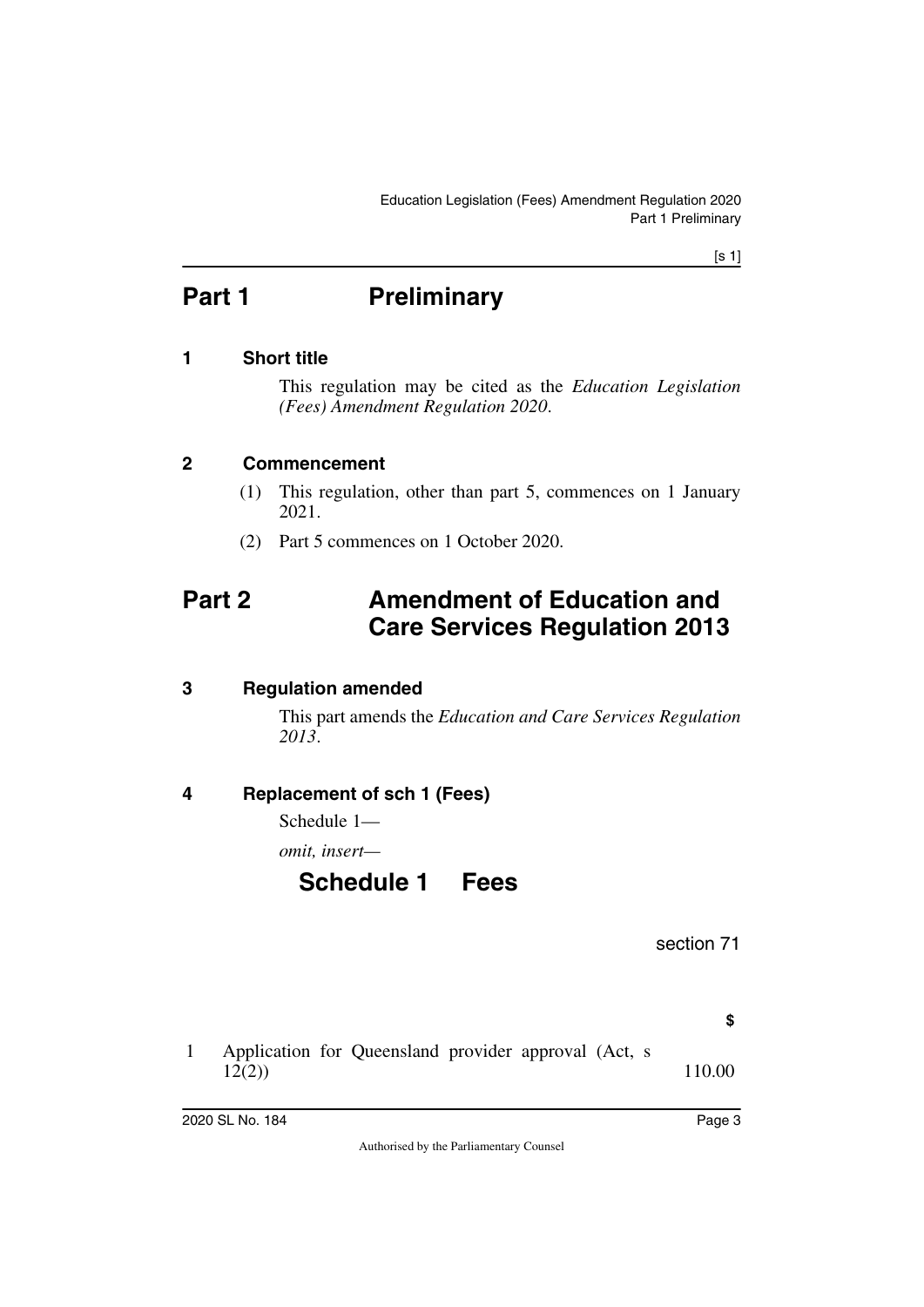| I<br>۰.<br>× |  |
|--------------|--|
|--------------|--|

| $\overline{2}$ | Application for amendment of Queensland provider<br>approval $(Act, s21(2))$                 | nil                                                    |
|----------------|----------------------------------------------------------------------------------------------|--------------------------------------------------------|
| 3              | Application for service approval for a QEC service (Act,<br>s(44(1))                         | 110.00                                                 |
| 4              | Annual fee for service approval (Act, s 54)                                                  | 107.00                                                 |
| 5              | Application for amendment of service approval (Act, s<br>65(2)                               | nil                                                    |
| 6              | Application for transfer of service approval $(Act, s 70(2))$                                | 110.00                                                 |
| 7              | Application for lifting suspension of service approval<br>(Act, s 81(2))                     | 52.00                                                  |
| 8              | Application for service waiver (Act, s 93)                                                   | 110.00                                                 |
| 9              | Application for temporary waiver (Act, s 100)                                                | 110.00                                                 |
| 10             | Application for cancellation of prohibition notice (Act, s<br>201(3)                         | 52.00                                                  |
| 11             | Inspection of register of approved providers (Act, s<br>213(3)                               | 83.00                                                  |
| 12             | Obtaining a copy of the register of approved providers or<br>part of it (Act, $s$ 213(3))    | first 40<br>pages<br>free and<br>then 50c<br>each page |
| 13             | Inspection of register of QEC approved services (Act, s<br>214(3)                            | 83.00                                                  |
| 14             | Obtaining a copy of the register of QEC approved<br>services or part of it (Act, $s$ 214(3)) | first 40<br>pages<br>free and<br>than $50a$            |

then 50c each page

**\$**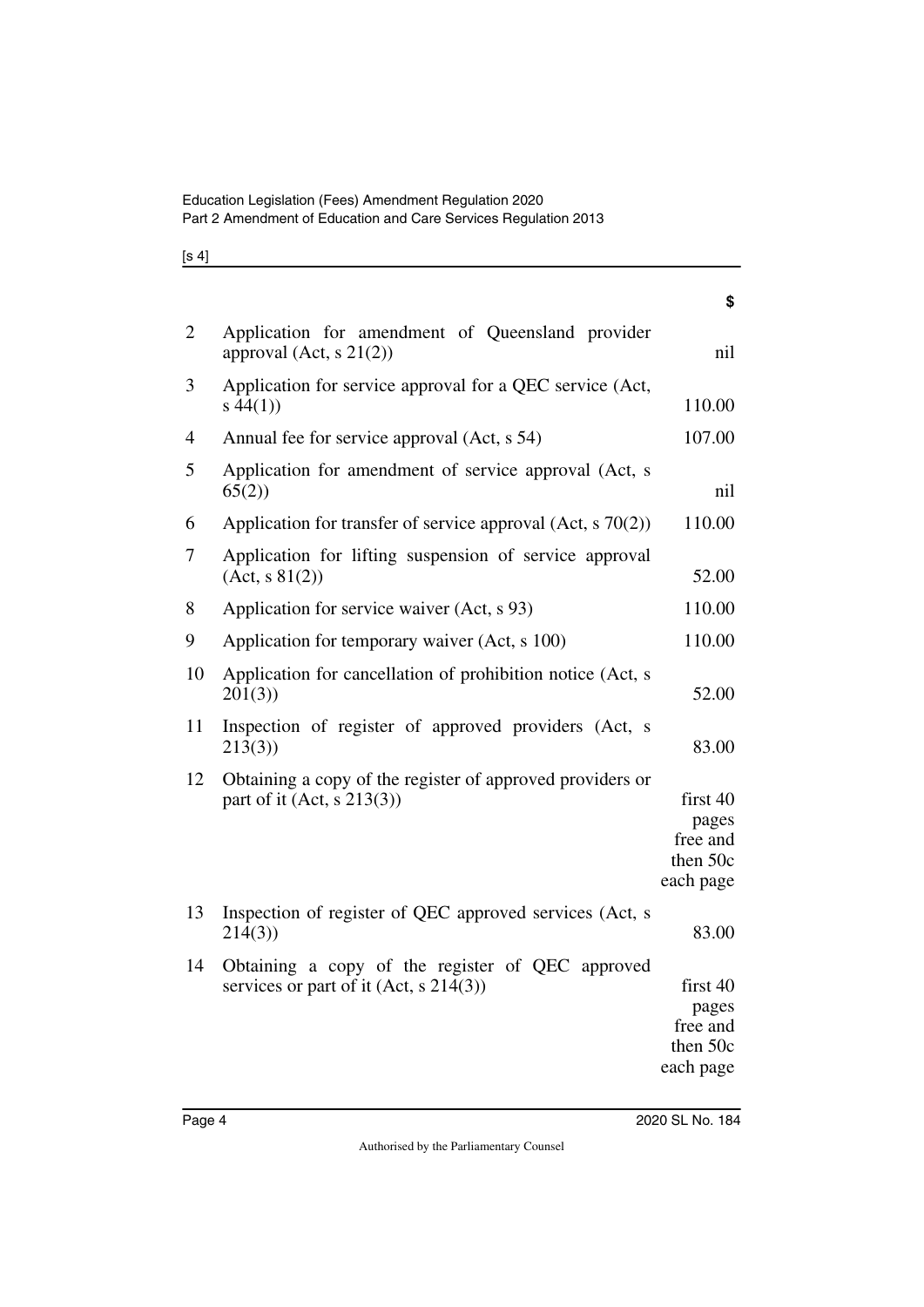[s 5]

# <span id="page-4-1"></span><span id="page-4-0"></span>**Part 3 Amendment of Education (General Provisions) Regulation 2017**

## <span id="page-4-2"></span>**5 Regulation amended**

<span id="page-4-3"></span>This part amends the *Education (General Provisions) Regulation 2017*.

## <span id="page-4-4"></span>**6 Replacement of schs 1–3**

<span id="page-4-5"></span>Schedules 1 to 3—

*omit, insert—*

## <span id="page-4-7"></span><span id="page-4-6"></span>**Schedule 1 Fees for preparation of particular reports about State school students or former State school students**

section 62(4)

**\$**

# 1 For a report of not more than 1,000 words 140.75 2 For a report of more than 1,000 words but not more than 2,000 words 189.40 3 For a report of more than 2,000 words 283.40

# <span id="page-4-9"></span><span id="page-4-8"></span>**Schedule 2 Fees for distance education**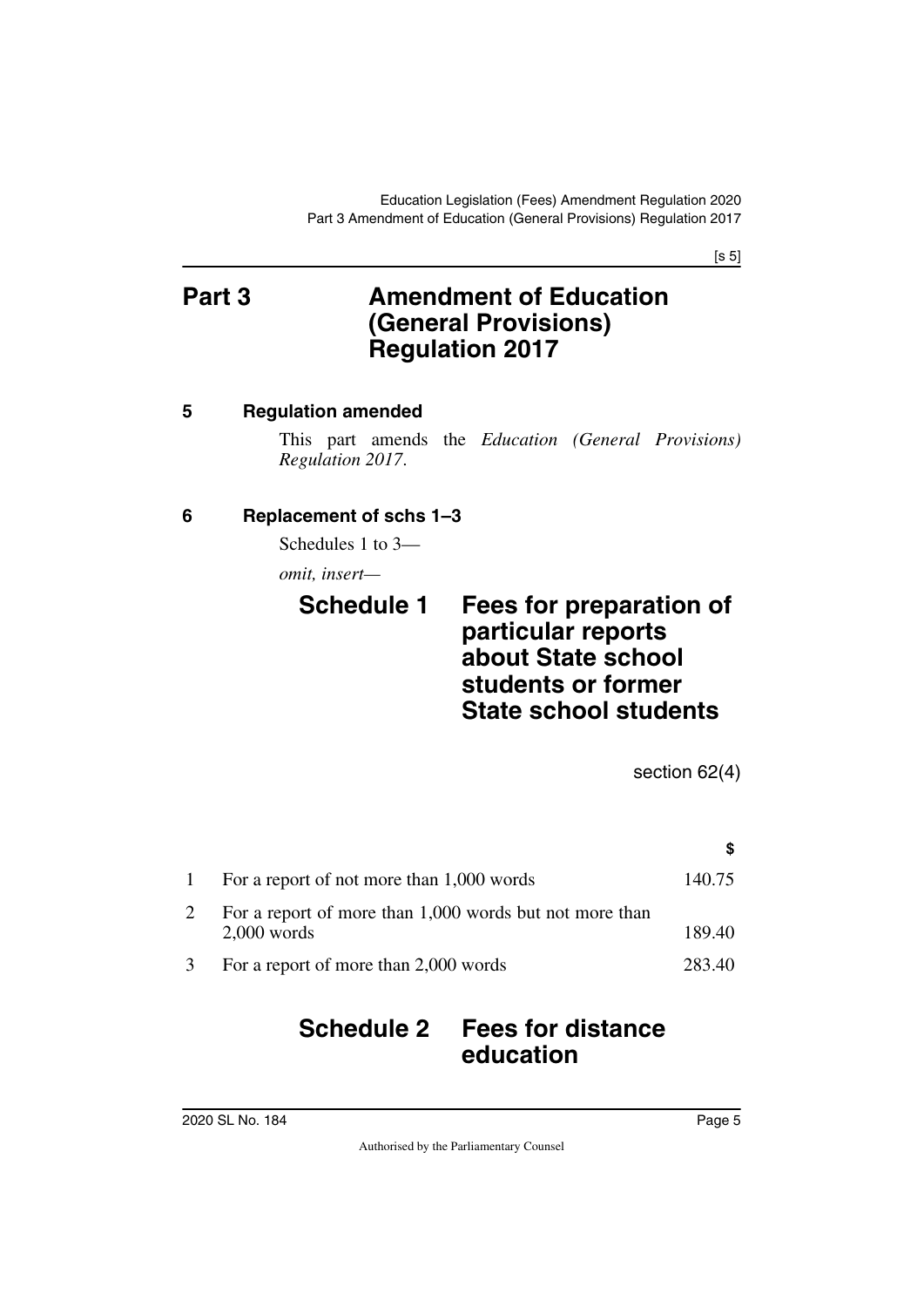[s 6]

|   |                                                                                                                                                                                                                                                                       |      |                                                                                                                                                            | section 70 |
|---|-----------------------------------------------------------------------------------------------------------------------------------------------------------------------------------------------------------------------------------------------------------------------|------|------------------------------------------------------------------------------------------------------------------------------------------------------------|------------|
|   |                                                                                                                                                                                                                                                                       |      |                                                                                                                                                            | \$         |
| 1 |                                                                                                                                                                                                                                                                       |      | For the provision of distance education to a person<br>enrolled for a school year in a program of distance<br>education at a State school (Act, $s$ 52(2)) | 1,560.00   |
| 2 | For the provision of distance education to a person, other<br>than a State school student, who is enrolled to undertake a<br>component of a program of distance education at a State<br>school but is not enrolled in the program at the school<br>$(Act, s 52(2))$ — |      |                                                                                                                                                            |            |
|   | (a)                                                                                                                                                                                                                                                                   |      | for a subject, other than a LOTE subject, in any of<br>years $8$ to $12-$                                                                                  |            |
|   |                                                                                                                                                                                                                                                                       | (i)  | if the person is enrolled for a school year                                                                                                                | 1,446.90   |
|   |                                                                                                                                                                                                                                                                       | (ii) | if the person is enrolled only for semester 2                                                                                                              | 723.75     |
|   | (b)                                                                                                                                                                                                                                                                   |      | for a LOTE subject, in any of years 1 to $12-$                                                                                                             |            |
|   |                                                                                                                                                                                                                                                                       | (i)  | if the person is enrolled for a school year                                                                                                                | 1,446.90   |
|   |                                                                                                                                                                                                                                                                       | (i)  | if the person is enrolled only for semester 2                                                                                                              | 723.75     |
|   |                                                                                                                                                                                                                                                                       |      |                                                                                                                                                            |            |

# <span id="page-5-1"></span><span id="page-5-0"></span>**Schedule 3 Fees for specialised educational programs**

section 73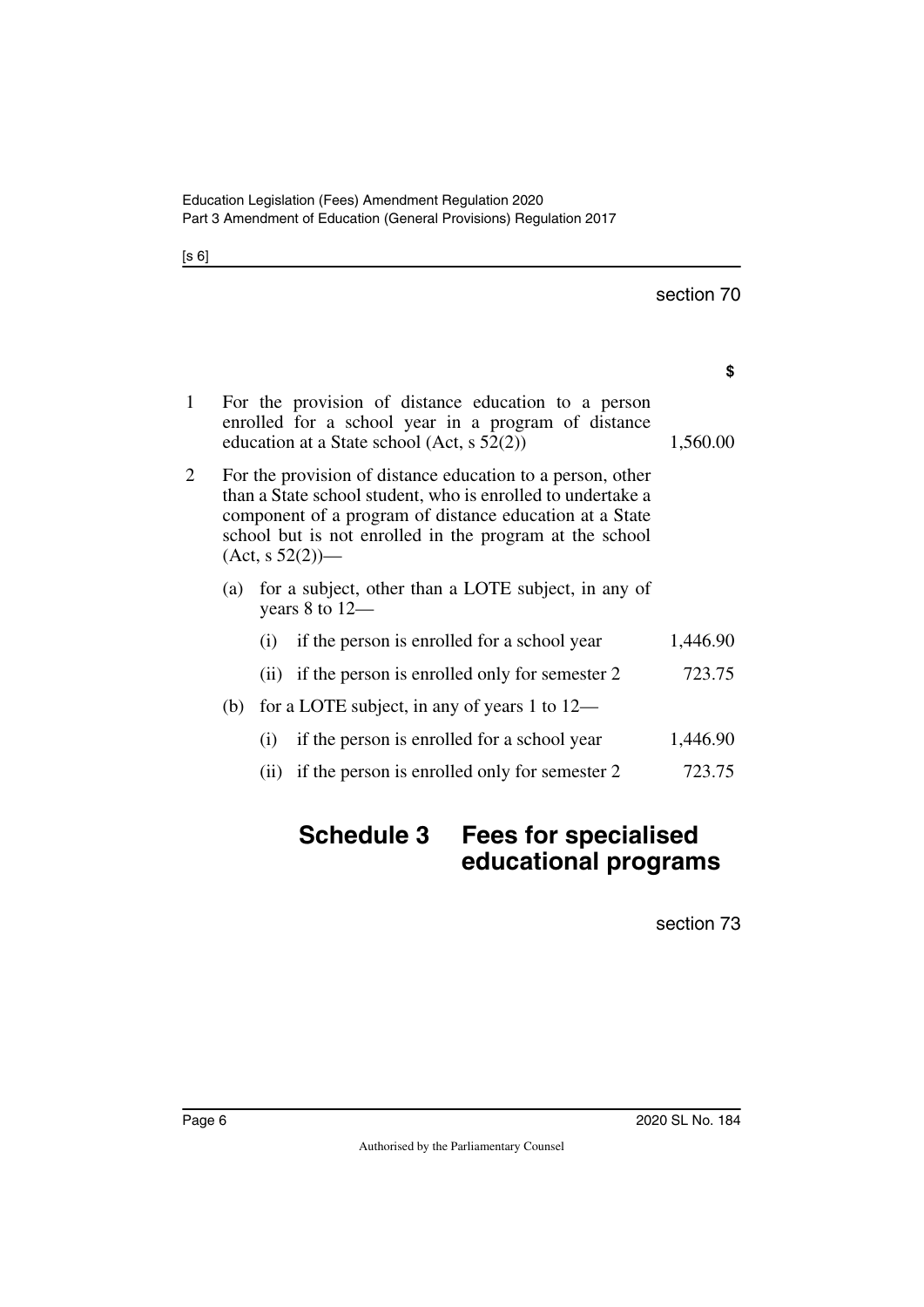[s 7]

| Column 1                                                                                                                                   | Column 2          |  |
|--------------------------------------------------------------------------------------------------------------------------------------------|-------------------|--|
| Specialised educational program                                                                                                            | Fee for a<br>year |  |
| The program developed by the department and known as the<br>International Baccalaureate Diploma in Education<br>Queensland Schools Program | 2,406.25          |  |
| The program developed by the department and known as the<br>Queensland Academies Program                                                   | 2,385.15          |  |

## <span id="page-6-0"></span>**7 Amendment of sch 5 (Fee for criminal history check)**

<span id="page-6-1"></span>Schedule 5, item 1, '26.95'—

*omit, insert—*

<span id="page-6-3"></span>27.05

# <span id="page-6-2"></span>**Part 4 Amendment of Education (Overseas Students) Regulation 2018**

## <span id="page-6-4"></span>**8 Regulation amended**

<span id="page-6-5"></span>This part amends the *Education (Overseas Students) Regulation 2018*.

## <span id="page-6-6"></span>**9 Replacement of sch 1 (Fees)**

<span id="page-6-7"></span>Schedule 1—

<span id="page-6-8"></span>*omit, insert—*

# <span id="page-6-9"></span>**Schedule 1 Fees**

section 3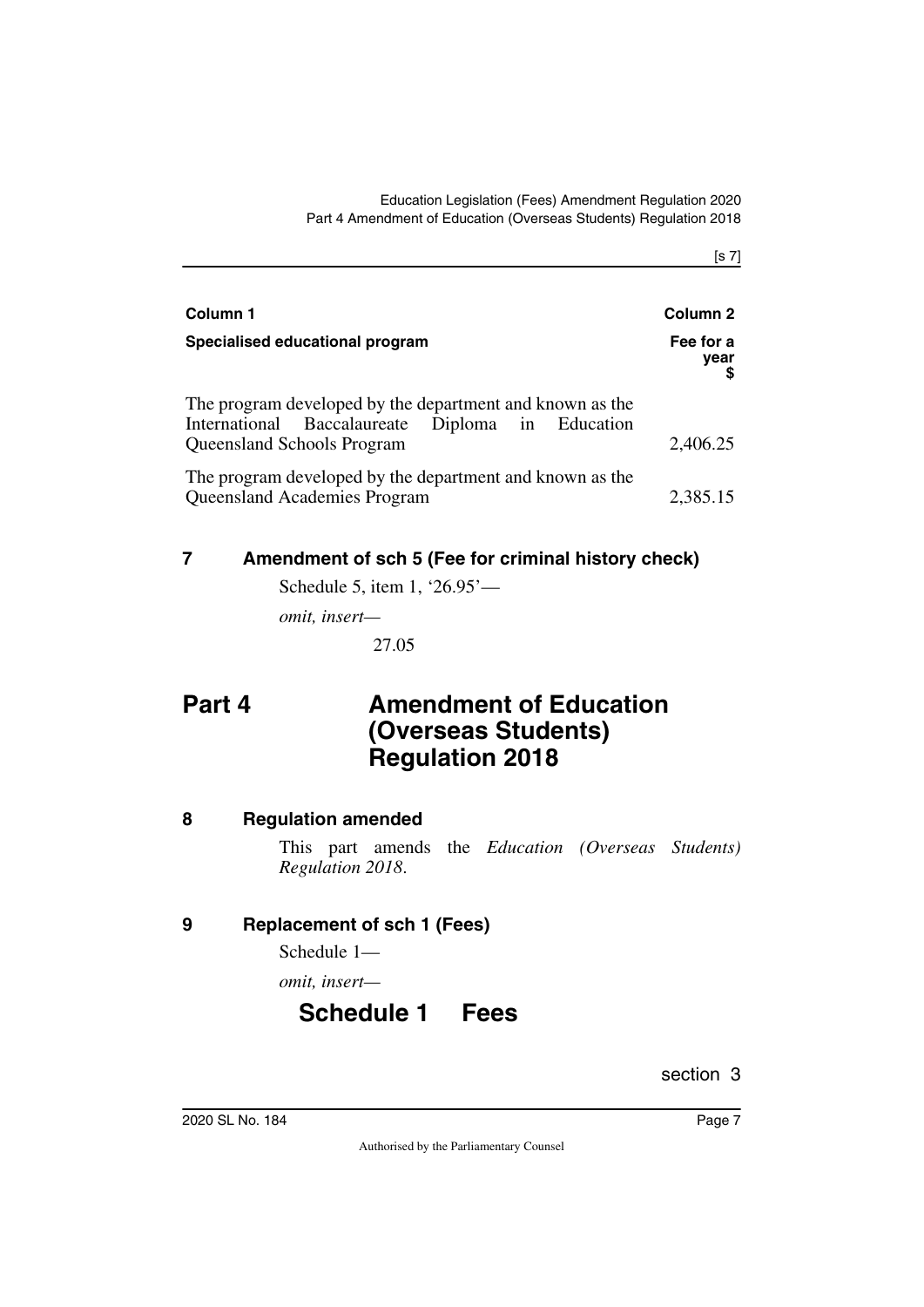[s 10]

| 1 | Application for an approval—                                     |        |
|---|------------------------------------------------------------------|--------|
|   | (a) for a school provider approval $(Act, s7(b))$                | 373.35 |
|   | (b) for a student exchange approval $(Act, s 15(b))$             | nil    |
| 2 | Application for amendment of an approval (Act, s<br>$22(2)(b)$ — |        |
|   | (a) for a school provider approval                               | 93.40  |
|   | (b) for a student exchange approval                              | nil    |
| 3 | Application for renewal of an approval (Act, s<br>$26(2)(b)$ —   |        |
|   | (a) for a school provider approval                               | 373.35 |
|   | (b) for a student exchange approval                              | nil    |

# <span id="page-7-1"></span><span id="page-7-0"></span>**Part 5** Amendment of Education **(Queensland College of Teachers) Regulation 2016**

## <span id="page-7-2"></span>**10 Regulation amended**

<span id="page-7-3"></span>This part amends the *Education (Queensland College of Teachers) Regulation 2016*.

## <span id="page-7-4"></span>**11 Replacement of sch 1 (Fees)**

<span id="page-7-5"></span>Schedule 1—

<span id="page-7-6"></span>*omit, insert—*

# <span id="page-7-7"></span>**Schedule 1 Fees**

section 34

**\$**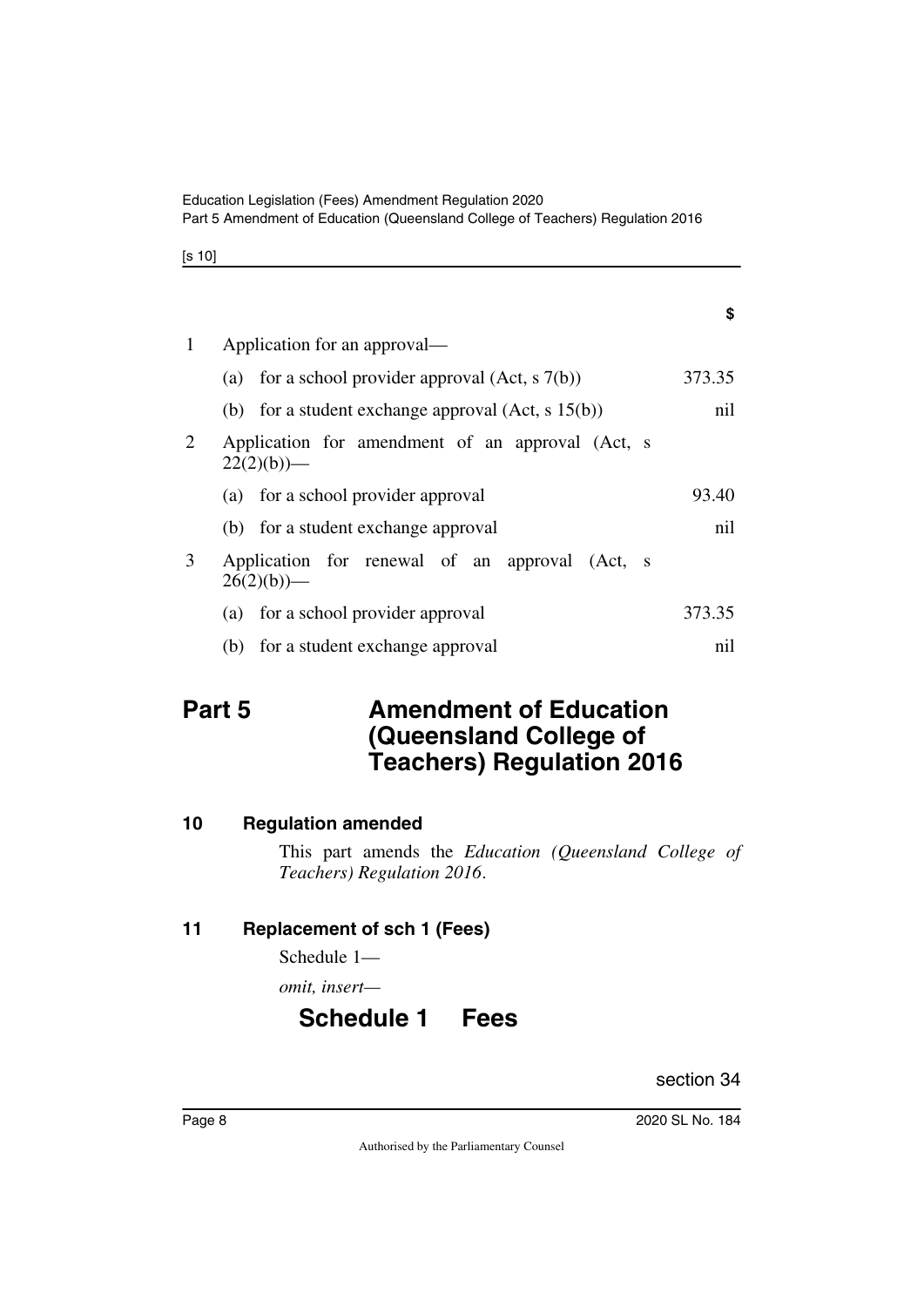|              |                                                         |          |                                                                                                                                                            | \$     |
|--------------|---------------------------------------------------------|----------|------------------------------------------------------------------------------------------------------------------------------------------------------------|--------|
| $\mathbf{1}$ | Eligibility application fee (Act, s $12E(3)(c)(i)$ )    |          |                                                                                                                                                            | 145.00 |
| 2            | Registration application fee (Act, s $14(2)(b)(iii)$ )— |          |                                                                                                                                                            |        |
|              | (a)                                                     |          | for a person who holds a qualification—                                                                                                                    |        |
|              |                                                         | (i)<br>a | from a registered higher education provider for<br>preservice teacher education<br>program<br>approved by the college under section 236 of<br>the Act; and |        |
|              |                                                         | (ii)     | successfully completed not more than 2 years<br>before the application is made                                                                             | nil    |
|              | (b)                                                     |          | for another person                                                                                                                                         | 112.60 |
| 3            |                                                         |          | Permission to teach application fee (Act, s $14(2)(b)(iii)$ )                                                                                              | 112.60 |
| 4            |                                                         |          | Registration fee (Act, s $14(2)(b)(iv)$ )                                                                                                                  | 145.00 |
| 5            | Permission to teach fee (Act, s $14(2)(b)(iv)$ )        |          |                                                                                                                                                            | 145.00 |
| 6            | Restoration application fee (Act, s $37(1)(b)(ii)$ )    |          |                                                                                                                                                            | 88.05  |
| 7            | Replacement fee (Act, $s$ 63(2)(b))—                    |          |                                                                                                                                                            |        |
|              | (a)                                                     |          | for a certificate of registration                                                                                                                          | 39.75  |
|              | (b)                                                     |          | for a certificate of permission to teach                                                                                                                   | 39.75  |
| 8            |                                                         |          | Annual fee, for each registration year (Act, s 66(1))                                                                                                      | 93.40  |
| 9            | Fee for late payment of annual fee $(Act, s66(4))$      |          |                                                                                                                                                            | 31.80  |
| 10           | Certification application fee (Act, s 67B(b))—          |          |                                                                                                                                                            |        |
|              | (a)                                                     |          | for an application made by a teacher employed by<br>the employing authority for a State school                                                             | 850.00 |
|              | (b)                                                     |          | for an application made by a teacher employed by<br>the employing authority for a non-State school<br>represented by QCEC                                  | 850.00 |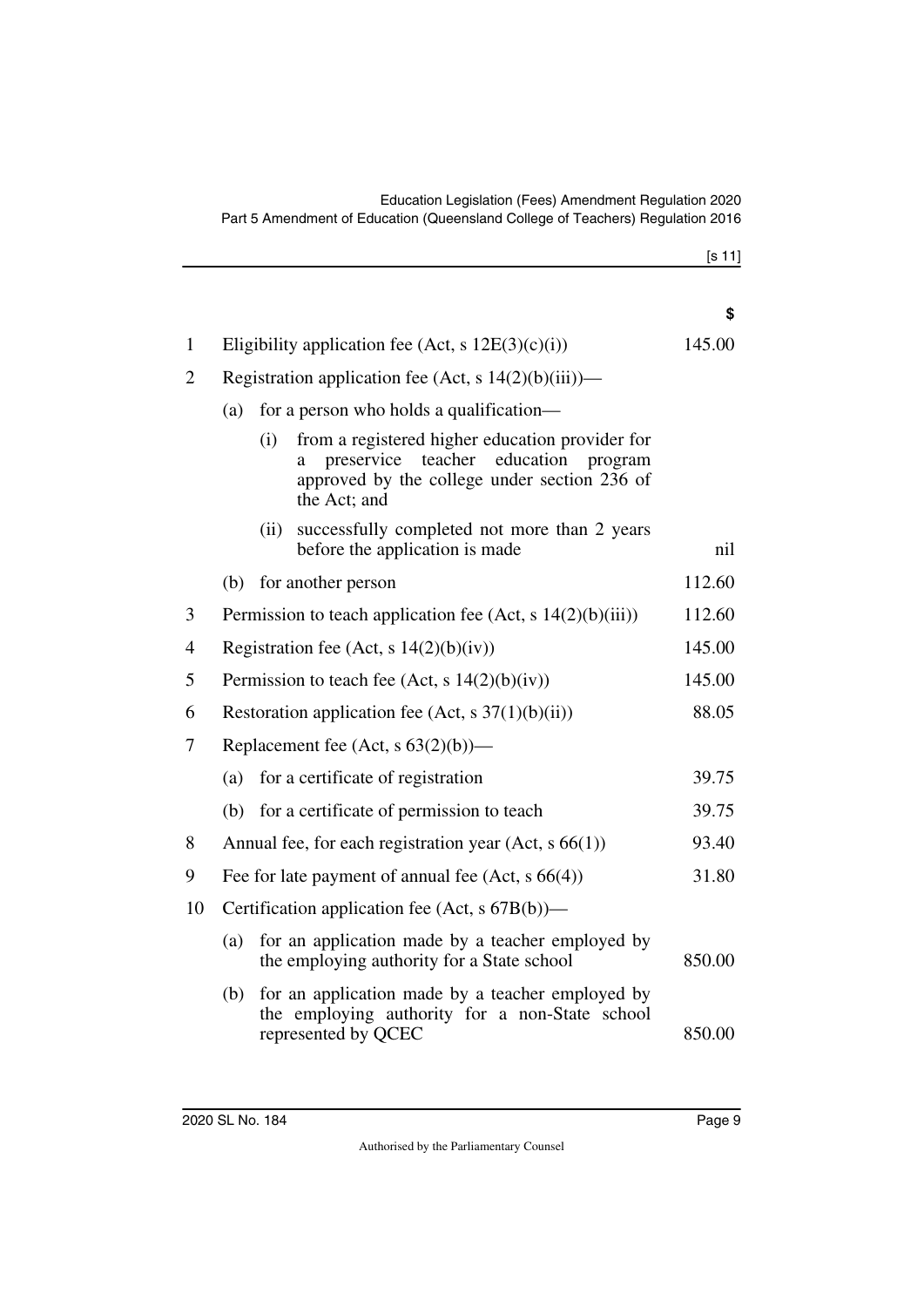[s 12]

|    |                                                                      |                                                                                                                               | \$     |  |
|----|----------------------------------------------------------------------|-------------------------------------------------------------------------------------------------------------------------------|--------|--|
| 11 | Fee for notice under the Act, s $67F(2)(a)$ (Act, s<br>$67F(3)(b)$ — |                                                                                                                               |        |  |
|    |                                                                      | (a) for a notice given by a teacher employed by the<br>employing authority for a State school                                 | 650.00 |  |
|    |                                                                      | (b) for a notice given by a teacher employed by the<br>employing authority for a non-State school<br>represented by QCEC      | 650.00 |  |
| 12 |                                                                      | Renewal application fee (Act, $s$ 67K(b))—                                                                                    |        |  |
|    |                                                                      | (a) for an application made by a teacher employed by<br>the employing authority for a State school                            | 100.00 |  |
|    |                                                                      | (b) for an application made by a teacher employed by<br>the employing authority for a non-State school<br>represented by QCEC | 100.00 |  |
| 13 |                                                                      | Criminal history check fee (Act, sch 3, definition<br>criminal history check fee)                                             | 27.05  |  |

# <span id="page-9-1"></span><span id="page-9-0"></span>**Part 6** Amendment of Education **(Queensland Curriculum and Assessment Authority) Regulation 2014**

### <span id="page-9-2"></span>**12 Regulation amended**

<span id="page-9-3"></span>This part amends the *Education (Queensland Curriculum and Assessment Authority) Regulation 2014*.

## <span id="page-9-4"></span>**13 Replacement of sch 1 (Fees)**

<span id="page-9-5"></span>Schedule 1—

*omit, insert—*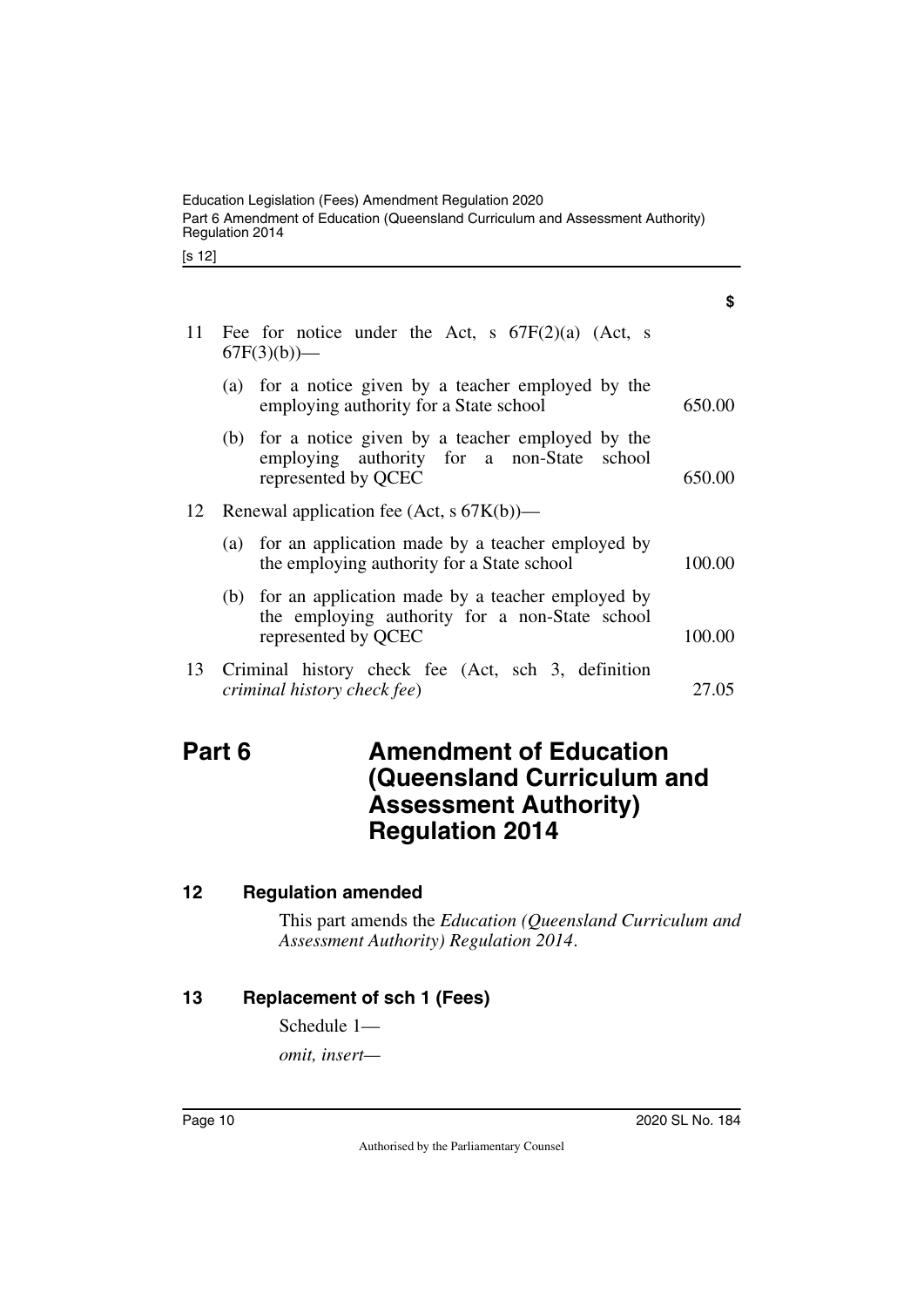**\$**

# <span id="page-10-1"></span><span id="page-10-0"></span>**Schedule 1 Fees**

section 164

| $\mathbf{1}$ | Application fee for accreditation or renewal<br>of<br>accreditation of a kindergarten guideline (ss $9(1)(b)(iii)$ )<br>and $25(1)(b)(iii)$          | 5,154.95 |
|--------------|------------------------------------------------------------------------------------------------------------------------------------------------------|----------|
| 2            | Application fee to take an external senior examination for<br>an examination subject (s $57(2)(b)(i)$ )                                              | 68.15    |
| 3            | application fee to take an<br>senior<br>external<br>Late<br>examination for an examination subject $(s 57(2)(b)(ii))$                                | 111.35   |
| 4            | Reassessment fee for a relevant subject (s $62(2)(c)$ )                                                                                              | 65.00    |
| 5            | Script inspection fee for a relevant subject $(s 63(2)(c))$                                                                                          | 18.60    |
| 6            | Fee for verification of certificate or statement<br>(s<br>157(2)(c)                                                                                  | 57.60    |
| 7            | Fee for a copy of a certificate (s $160(2)(b)(i)$ )                                                                                                  | 34.40    |
| 8            | Application fee for decision on equivalence of level of<br>school<br>school<br>education<br>qualification<br><sub>or</sub><br>(s<br>$162(2)(b)(i)$ — |          |
|              | for an interstate school education<br>(a)<br>school<br><b>or</b><br>qualification                                                                    | 34.40    |
|              | an overseas school education<br>(b)<br>for<br>school<br>$\alpha$<br>qualification                                                                    | 60.25    |
| 9            | Service fee for 1 year (s $165(2)$ )                                                                                                                 | 793.80   |
| 10           | Administrative component (s $166(3)$ )                                                                                                               | 1,279.45 |
| 11           | Administration fee (ss 167(5), 168(2), 169(2) and 170(2))                                                                                            | 18.60    |
|              |                                                                                                                                                      |          |